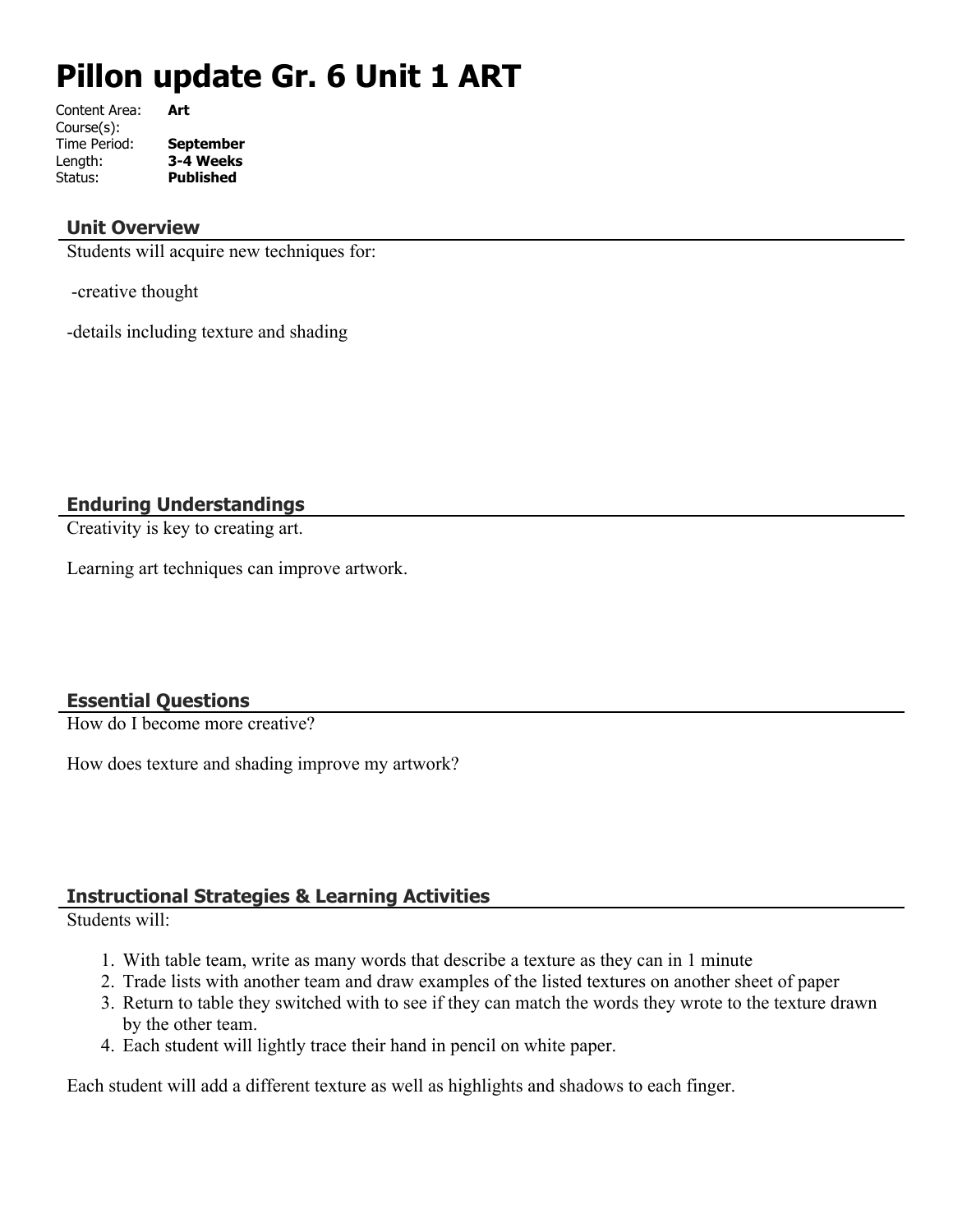# **Integration of Career Readiness, Life Literacies and Key Skills**

| TECH.9.4.8.Cl.4      | Explore the role of creativity and innovation in career pathways and industries.                                                                                                                                    |
|----------------------|---------------------------------------------------------------------------------------------------------------------------------------------------------------------------------------------------------------------|
|                      | An individual's strengths, lifestyle goals, choices, and interests affect employment and<br>income.                                                                                                                 |
| TECH.9.4.8.CT.2      | Develop multiple solutions to a problem and evaluate short- and long-term effects to<br>determine the most plausible option (e.g., MS-ETS1-4, 6.1.8.CivicsDP.1).                                                    |
| WRK.9.2.8.CAP.3      | Explain how career choices, educational choices, skills, economic conditions, and personal<br>behavior affect income.                                                                                               |
| <b>TECH.9.4.8.CI</b> | Creativity and Innovation                                                                                                                                                                                           |
| TECH.9.4.8.DC.5      | Manage digital identity and practice positive online behavior to avoid inappropriate forms<br>of self-disclosure.                                                                                                   |
| <b>TECH.9.4.8.CT</b> | Critical Thinking and Problem-solving                                                                                                                                                                               |
| WRK.9.2.8.CAP.2      | Develop a plan that includes information about career areas of interest.                                                                                                                                            |
| WRK.9.2.8.CAP.4      | Explain how an individual's online behavior (e.g., social networking, photo exchanges,<br>video postings) may impact opportunities for employment or advancement.                                                   |
| WRK.9.2.8.CAP.1      | Identify offerings such as high school and county career and technical school courses,<br>apprenticeships, military programs, and dual enrollment courses that support career or<br>occupational areas of interest. |
|                      | An essential aspect of problem solving is being able to self-reflect on why possible<br>solutions for solving problems were or were not successful.                                                                 |
| <b>WRK.9.2.8.CAP</b> | Career Awareness and Planning                                                                                                                                                                                       |

## **Technology and Design Integration**

Students will interact with the unit using the Smartboard.

## **Interdisciplinary Connections**

LA.L.6.6 **Acquire and use accurately grade-appropriate general academic and domain-specific** in  $\blacksquare$ words and phrases; gather vocabulary knowledge when considering a word or phrase important to comprehension or expression.

## **Differentiation**

- Understand that gifted students, just like all students, come to school to learn and be challenged.
- Pre-assess your students. Find out their areas of strength as well as those areas you may need to address before students move on.
- Consider grouping gifted students together for at least part of the school day.
- Plan for differentiation. Consider pre-assessments, extension activities, and compacting the curriculum.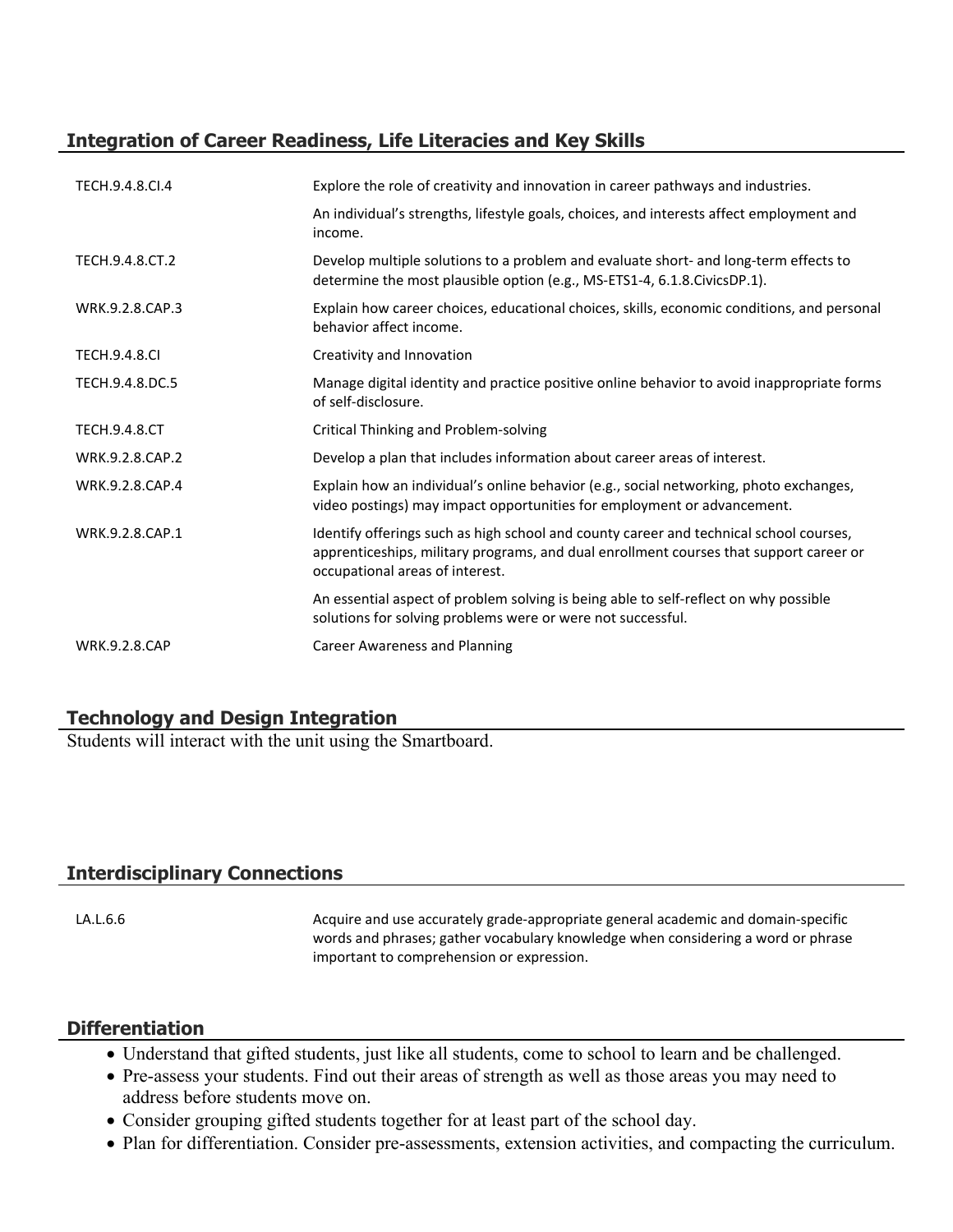- Use phrases like "You've shown you don't need more practice" or "You need more practice" instead of words like "qualify" or "eligible" when referring to extension work.
- Encourage high-ability students to take on challenges. Because they're often used to getting good grades, gifted students may be risk averse.
- **Definitions of Differentiation Components**:
	- o Content the specific information that is to be taught in the lesson/unit/course of instruction.
	- o Process how the student will acquire the content information.
	- o Product how the student will demonstrate understanding of the content.
	- o Learning Environment the environment where learning is taking place including physical location and/or student grouping

## **Differentiation occurring in this unit:**

Students will have a choice in creeating thier artwork based on interests and skills

## For Gifted:

Encourage students to explore concepts in depth and encourage independent studies or investigations. Use thematic instruction to connect learning across the curriculum. Encourage creative expression and thinking by allowing students to choose how to approach a problem or assignment. Expand students' time for free reading. Invite students to explore different points of view on a topic of study and compare the two. Provide learning centers where students are in charge of their learning. Brainstorm with gifted children on what types of projects they would like to explore to extend what they're learning in the classroom. Determine where students' interests lie and capitalize on their inquisitiveness. Refrain from having them complete more work in the same manner. Employ differentiated curriculum to keep interest high. Avoid drill and practice activities. Ask students' higher level questions that require students to look into causes, experiences, and facts to draw a conclusion or make connections to other areas of learning. If possible, compact curriculum to allow gifted students to move more quickly through the material. Encourage students to make transformations- use a common task or item in a different way. From

http://www.bsu.edu/web/lshasky/Forms/Interventions/Gifted.pdf

# **Modifications & Accommodations**

IEP accommodations will be applied.

Students needing support or additional instruction will be monitored.

Refer to QSAC EXCEL SMALL SPED ACCOMMOCATIONS spreadsheet in this discipline.

#### **Modifications and Accommodations used in this unit:**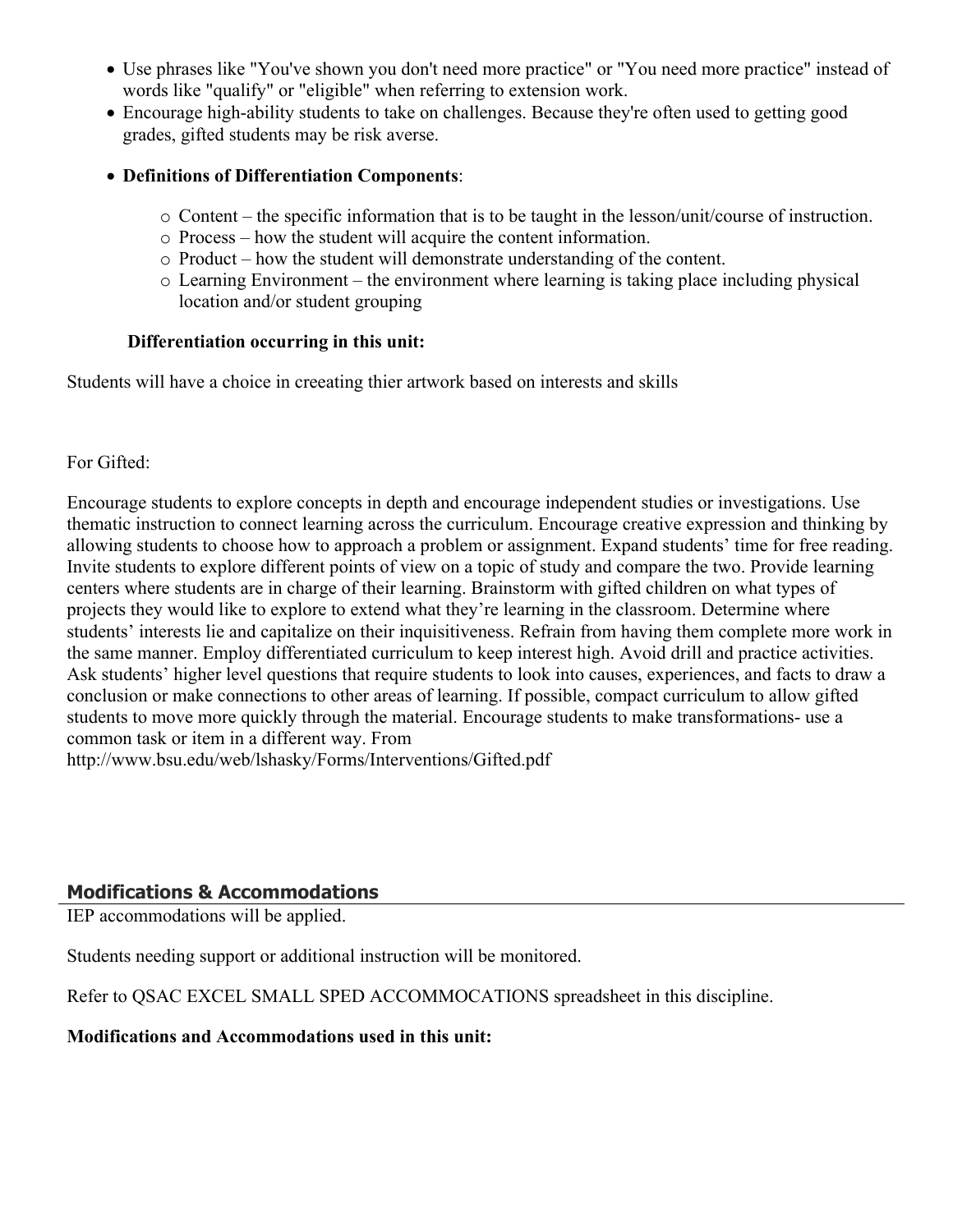## **Benchmark Assessments**

**Benchmark Assessments** are given periodically (e.g., at the end of every quarter or as frequently as once per month) throughout a school year to establish baseline achievement data and measure progress toward a standard or set of academic standards and goals.

#### **Schoolwide Benchmark assessments:**

Aimsweb benchmarks 3X a year

Linkit Benchmarks 3X a year

DRA

#### **Additional Benchmarks used in this unit:**

Teacher record of growth when using medium

#### **Formative Assessments**

Assessment allows both instructor and student to monitor progress towards achieving learning objectives, and can be approached in a variety of ways. **Formative assessment** refers to tools that identify misconceptions, struggles, and learning gaps along the way and assess how to close those gaps. It includes effective tools for helping to shape learning, and can even bolster students' abilities to take ownership of their learning when they understand that the goal is to improve learning, not apply final marks (Trumbull and Lash, 2013). It can include students assessing themselves, peers, or even the instructor, through writing, quizzes, conversation, and more. In short, formative assessment occurs throughout a class or course, and seeks to improve student achievement of learning objectives through approaches that can support specific student needs (Theal and Franklin, 2010, p. 151).

#### **Formative Assessments used in this unit:**

Peer observation

Teacher observation

#### **Summative Assessments**

**summative assessments** evaluate student learning, knowledge, proficiency, or success at the conclusion of an instructional period, like a unit, course, or program. Summative assessments are almost always formally graded and often heavily weighted (though they do not need to be). Summative assessment can be used to great effect in conjunction and alignment with formative assessment, and instructors can consider a variety of